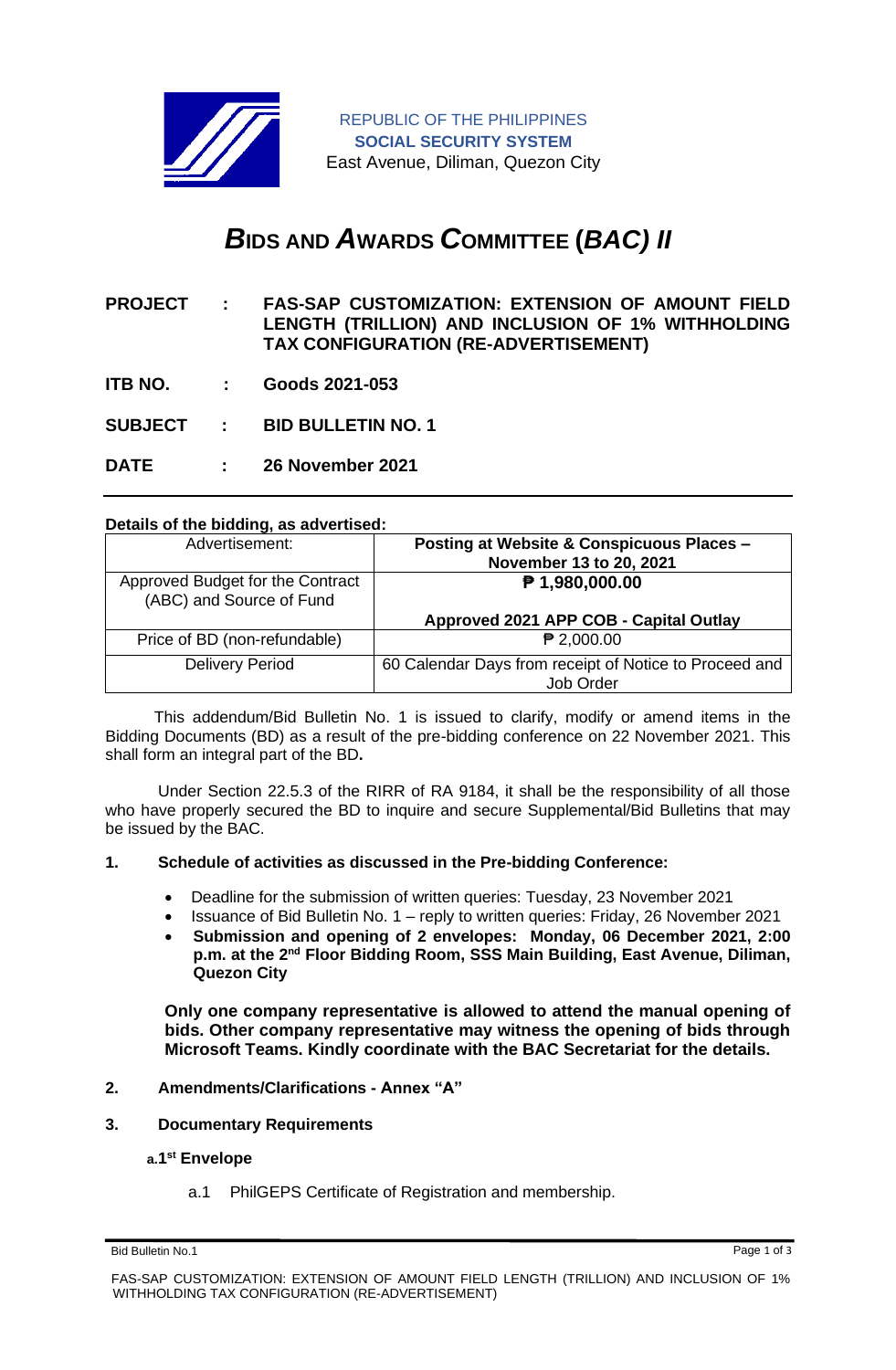In case of uploaded document/s, which validity period had already expired, submit the updated document/s.

- a.2 Statement of all its Ongoing Government and Private Contracts, including contracts awarded but not yet started, if any, whether similar or not similar in nature and complexity to the contract to be bid;
- a.3 Statement of Single Largest Completed Contract (SLCC) similar to the project to be bid, **with supporting documents**, equivalent to at least **50% of the ABC**, completed **within five (5) years** prior to the submission and opening of bids, adjusted by the bidder to current prices using PSA's consumer price index;

For this purpose, similar contracts shall refer to FAS-SAP Customization.

- a.4 NFCC Computation or committed Line of Credit (form supplied)
- a.5 JVA, in case of Joint Venture Class "B" Documents (Each partner of the joint venture shall submit the legal eligibility documents. The submission of technical and financial eligibility documents by any of the joint venture partners constitute compliance, except for SSS Clearance that must be complied by all JV partners);
- a.6 Bid Security (2% of the ABC for Cash or Manager's/Cashier's Check payable to SSS or Bank Draft of the ABC, 5% of the ABC for Surety Bond **or** Bid Securing Declaration – form supplied) and **a copy of the Authority to Notarize from the Notary Public).**
- a.7 Technical Documents project requirements
	- Section VI Schedule of Requirements (page 27)
	- Section VII Statement of Compliance with the Technical Specifications (pages 28 to 30)
- a.8 Omnibus Sworn Statement **and a copy of the Authority to Notarize from the Notary Public.**
- a.9 Foreign ownership limited to those allowed under the rules may participate in this Project, provided must submit any of the following:
	- Copy of Treaty, International or Executive Agreement; Or

• Certification from the relevant government office of their country stating that Filipinos are allowed to participate in government procurement activities for the same item or product.

• Certification from the DTI if the Bidder claims preference as a Domestic Bidder or Domestic Entity.

# **b. Checklist of the 2nd envelope:**

- b.1 Bid Form (form supplied) pages 36 to 37
- b.2 Bid Breakdown (form supplied) page 38

#### **c. Additional Requirements to be submitted by the bidder with the Lowest Calculated Bid**

- c.1 2020 Income Tax Return filed through Electronic Filing and Payment System (EFPS) corresponding to the submitted Audited Financial Statement;
- c.2 Quarterly VAT for the period April to September 2021 or latest available Quarterly VAT;
- c.3 Documents listed in the Platinum Membership and updates, if any;
	- SEC including Articles of Incorporation and General Information Sheet(GIS)/DTI Registration (whichever is applicable)
		- ⚫ 2021 Mayor's Permit
		- ⚫ Valid Tax Clearance

Bid Bulletin No.1 Page 2 of 3